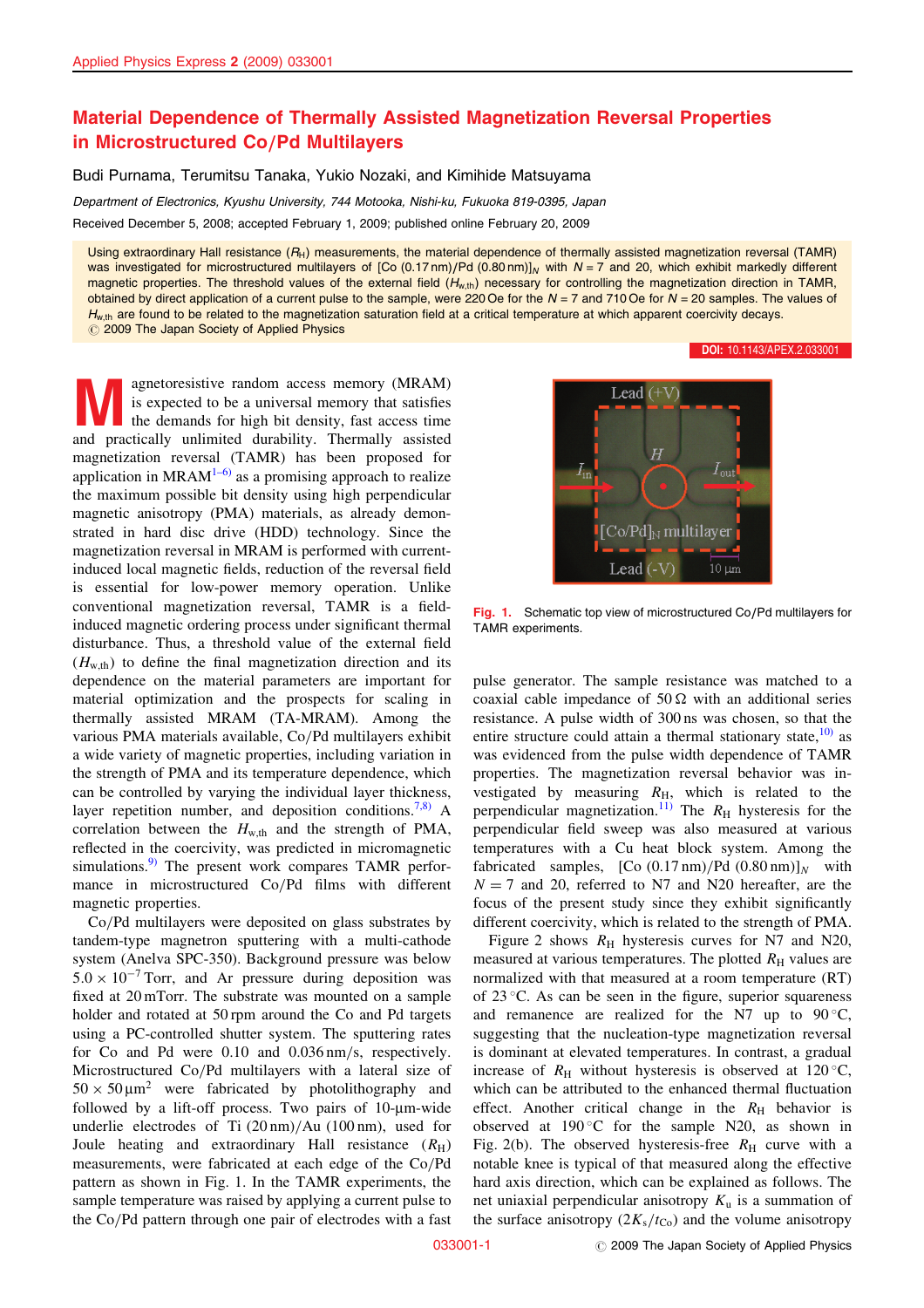

Fig. 2. Hysteresis of extraordinary Hall resistance  $(R_H)$  for external field (H) sweep, measured at various temperatures for [Co (0.17 nm)/ Pd  $(0.80 \text{ nm})$ ]<sub>N</sub> with (a)  $N = 7$  and (b)  $N = 20$ .

 $(K_v)$  including the shape anisotropy term.<sup>[12\)](#page-2-0)</sup> Accordingly, the apparent transition of the effective easy axis direction from perpendicular to in-plane can be caused by the compensation of opposite contributions from  $K_s$  and  $K_v$ with different temperature dependences. Magnetization reversal is triggered at the nucleation field  $H_n$  and is succeeded by wall motion until being practically saturated at  $H_s$ , as shown in the figure. The significant difference between  $H_n$  and  $H_s$  in the case of N20 indicates the significant distribution of intrinsic PMA. $^{13,14)}$  $^{13,14)}$  $^{13,14)}$ 

Temperature dependences of the coercive field  $H_c$  and the saturation field  $H<sub>s</sub>$  for N7 and N20 are compared in Fig. 3.  $H<sub>c</sub>$  decreases with the increasing temperature, and decays at a critical temperatures ( $T_{\text{crt}}$ ) of 100 °C for N7 and 190 °C for N20. The thermally demagnetized temperatures, estimated from the temperature dependence of  $R_H$ , are 140 °C for N7 and 220 °C for N20, respectively.  $H_s$  also decreases with increasing temperature. The different magnetization reversal modes for the two samples are demonstrated in the mostly coincident (N7) and different (N20) values of  $H_c$  and  $H_s$  for  $T < T_{\text{crt}}$ .

Dynamic TAMR properties have also been investigated by Joule heating with a pulsed conductor current. The experimental procedure is as follows. First the magnetization of the Co/Pd was saturated with a perpendicular field of 4.0 kOe. Thereafter, a current pulse was directly applied through the Co/Pd pattern under various perpendicular fields of  $H_w$ . The current amplitude was adjusted so that the normalized  $R<sub>H</sub>$  after Joule heating becomes zero at



Fig. 3. The temperature dependence of coercive field,  $H_c$  and practical saturated field,  $H_s$  for [Co (0.17 nm)/Pd (0.80 nm)]<sub>N</sub> with  $N = 7$  and 20.



Fig. 4. Extraordinary Hall resistance  $(R_H)$  measured after performing TAMR with various external fields  $(H_w)$ .

 $H_w = 0$  Oe, indicating thermal demagnetization. The power densities (p) required for thermal demagnetization are evaluated from the current amplitude as  $0.19 \text{ mW/m}^2$ (N7) and 0.71 mW/ $\mu$ m<sup>2</sup> (N20). The different values of p can be related to the  $T_{\text{crt}}$  of the two samples.

The values of  $R<sub>H</sub>$  measured after the above TAMR procedure are shown in Fig. 4 as a function of  $H_w$ .  $R_H$ decreases with increasing  $H_w$  and approaches to the saturation value of about  $-1$  at a threshold field, indicated as  $H_{\text{w,th}}$  in the figure.  $H_{\text{w,th}}$  is related to the field strength required to sweep away the domain wall during the field cooling process from the thermally induced demagnetized state. The values of  $H_{w,th}$  are 220 Oe for N7 and 710 Oe for N20. These values appear to be correlated with the  $H<sub>s</sub>$  at raised temperatures, as shown in Fig. 3. The TAMR occurs during the 300-ns-wide current pulse, which is of the order of  $10^{-8}$  shorter than that for the  $R_H$  hysteresis measurements ( $\approx$ 30 s). Accordingly, the larger value of  $H_{\text{w,th}}$ compared with thermally reduced  $H_s$  can be attributed to the time dependence of the magnetization reversal field.<sup>[15\)](#page-2-0)</sup> The marked tail of the  $R_H$ – $H_w$  curve for the N20 sample corresponds to the degraded squareness of